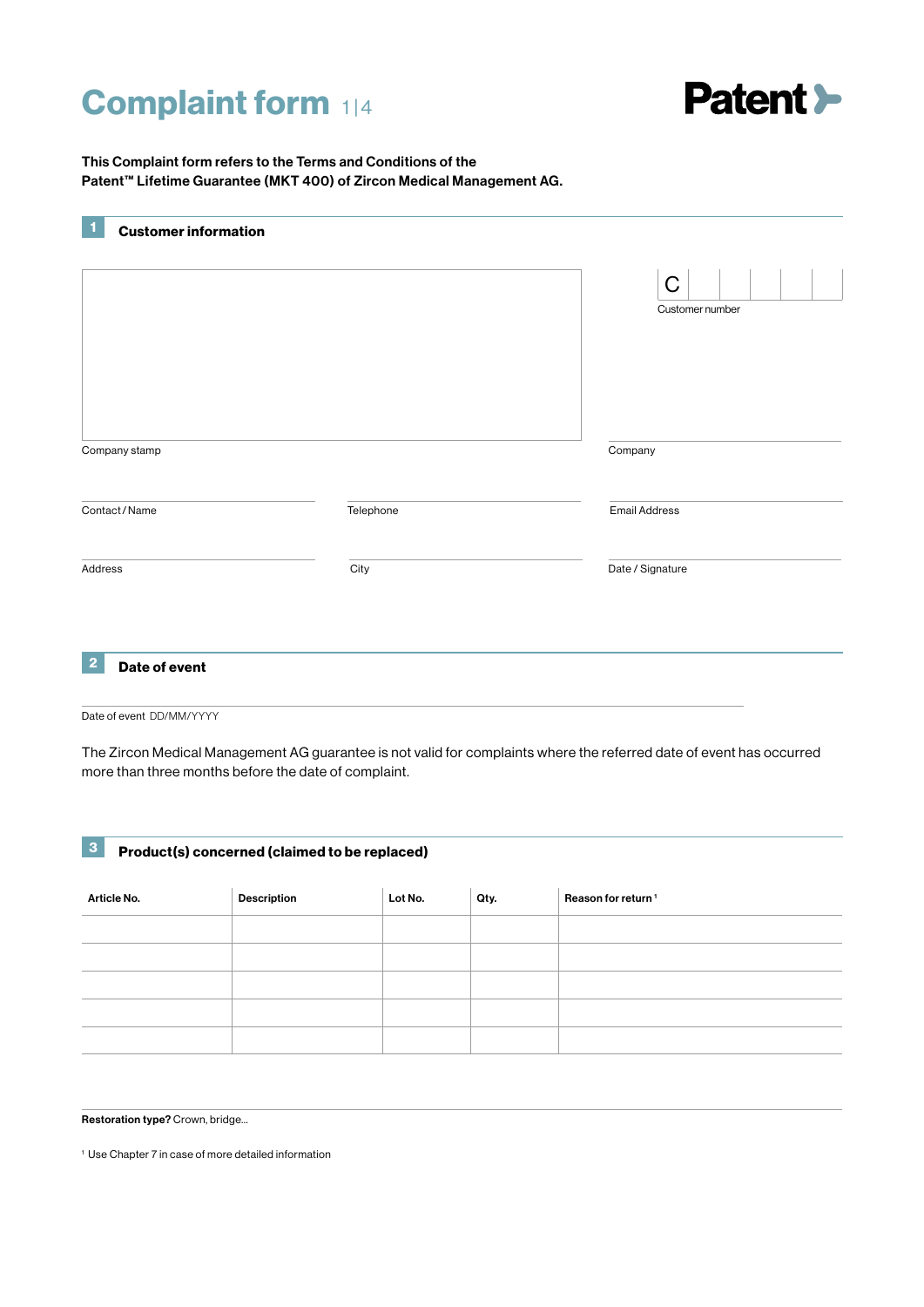## Complaint form 2 |4



| 4                                                                                      |                                                                              |                          |                          |
|----------------------------------------------------------------------------------------|------------------------------------------------------------------------------|--------------------------|--------------------------|
| <b>Patient information</b>                                                             |                                                                              |                          |                          |
|                                                                                        | Patient ID / Ref                                                             |                          |                          |
|                                                                                        |                                                                              |                          | m<br>f                   |
|                                                                                        | Age                                                                          |                          |                          |
|                                                                                        | Country of residence                                                         |                          |                          |
| $\overline{\mathbf{5}}$<br><b>Patient Medical History</b>                              |                                                                              |                          |                          |
| Any known disease?                                                                     | No                                                                           | Yes (specify)            |                          |
| Any special treatment (chemotherapy, radiotherapy)?                                    | No                                                                           | Yes (specify)            |                          |
| Any special medication?                                                                | No                                                                           | Yes (specify)            |                          |
| Any parafunction behavior (bruxism)?                                                   | No                                                                           | Yes (specify)            |                          |
| Any infection?                                                                         | Nein                                                                         | Yes (specify)            |                          |
| <b>Bone density</b><br>Type I                                                          | Type III<br>Type II                                                          | Type IV                  |                          |
| <b>Bone quantity</b><br>Poor                                                           | Moderate<br>Good                                                             |                          |                          |
| Poor<br>Oral hygiene                                                                   | Moderate<br>Good                                                             |                          |                          |
| Smoker<br>No                                                                           | Ja                                                                           |                          |                          |
| $6\phantom{a}$<br><b>Treatment information</b><br>time of treatment, strictly followed | Were the appropriate Instructions for Use (IFU) and user guide, valid at the | No<br>Yes                |                          |
| used in combination with other manufacturer's products                                 | Was/Were the Patent™ Implant and/or the Patent™ Prosthetic Component         | No<br>Yes (specify)      |                          |
| <b>Implantation date DD/MM/YYYY</b>                                                    |                                                                              | Tap used?                | No<br>Yes                |
| Tooth No.                                                                              |                                                                              | Immediate placement      | No<br>Yes                |
| Type of insertion protocol                                                             | Manual<br>Motor                                                              | Immediate loading        | No<br>Yes                |
| <b>Cortical Drill used?</b>                                                            | No<br>Yes                                                                    | <b>Primary stability</b> | Poor<br>Moderate<br>Gooc |
| Secondary stability (osseointegration)                                                 | Poor<br>Moderate                                                             | Good                     |                          |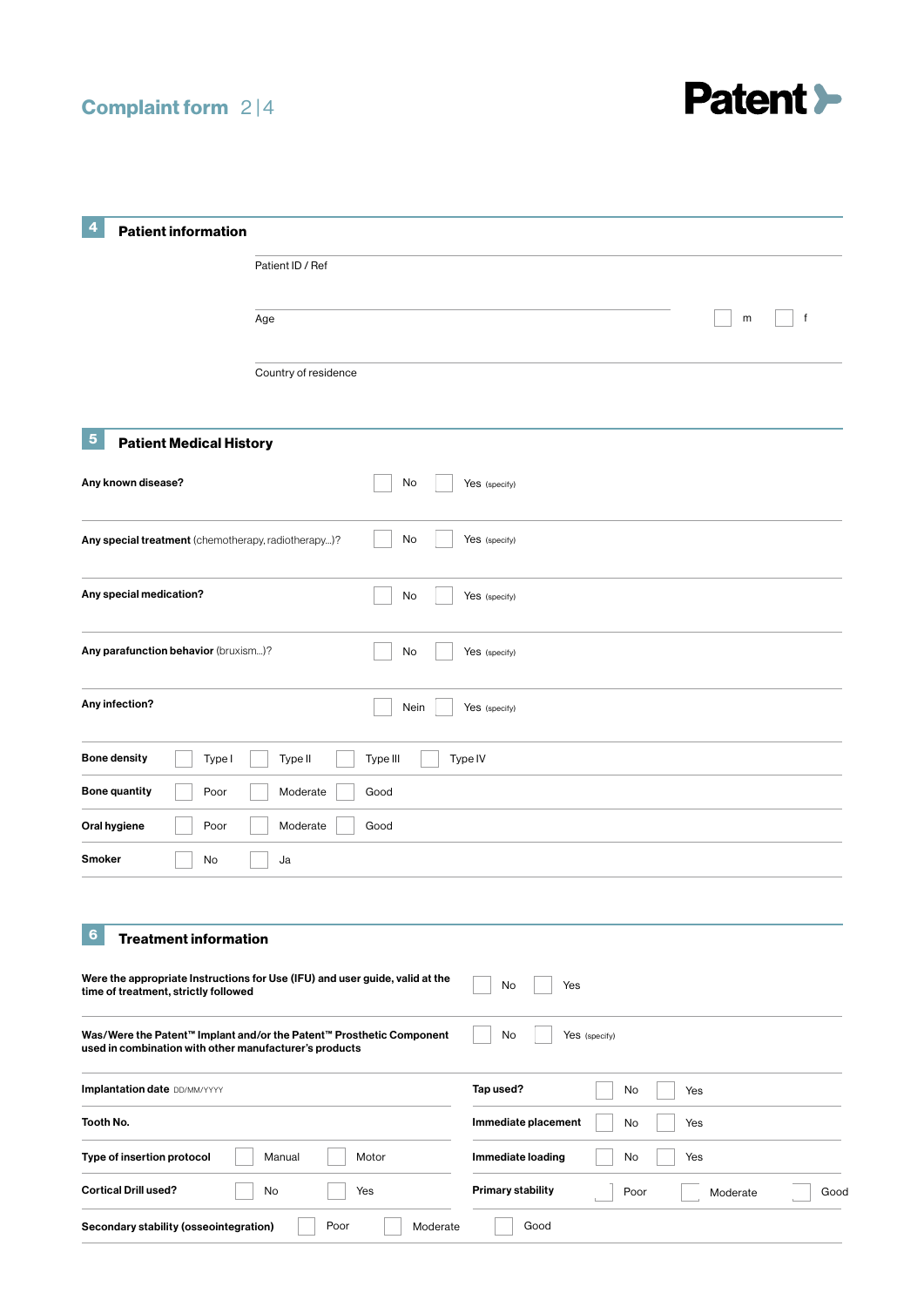#### Complaint form 3|4



| Any pre-treatment medication (antibiotics)?<br>No<br>Yes (specify)                                                                                                                                                                                                                                                                                                                                                        |
|---------------------------------------------------------------------------------------------------------------------------------------------------------------------------------------------------------------------------------------------------------------------------------------------------------------------------------------------------------------------------------------------------------------------------|
| Any additional surgery?<br>No<br>Yes (specify)                                                                                                                                                                                                                                                                                                                                                                            |
|                                                                                                                                                                                                                                                                                                                                                                                                                           |
| 7<br>Further information related to the event / complaint                                                                                                                                                                                                                                                                                                                                                                 |
|                                                                                                                                                                                                                                                                                                                                                                                                                           |
|                                                                                                                                                                                                                                                                                                                                                                                                                           |
|                                                                                                                                                                                                                                                                                                                                                                                                                           |
|                                                                                                                                                                                                                                                                                                                                                                                                                           |
|                                                                                                                                                                                                                                                                                                                                                                                                                           |
| Please note that the product(s) of concern is/are an essential part of the complaint assessment and need to be handed<br>over to Zircon Medical Management AG for evaluation. Returned products are only accepted when sterilized accordingly<br>and packed in pouches with clear colour change of the sterilization indicator. Alternatively to this indicator, sterilization<br>protocols or records are also accepted. |
| I confirm that the product(s) is/are sterilized and packed in pouches.<br>A clear colour change of the sterilization indicator or a sterilization protocol / record is available.                                                                                                                                                                                                                                         |
| Date<br>Signature                                                                                                                                                                                                                                                                                                                                                                                                         |
|                                                                                                                                                                                                                                                                                                                                                                                                                           |
| Immediately after completing this Complaint form the following tasks must be carried out:                                                                                                                                                                                                                                                                                                                                 |

- The digital version of this form must be sent to **info@zircon-medical.com**
- The sterilized product(s) of concern listed under Chapter 3 must be sent together with the physicaloriginal version to the following address:

Zircon Medical Management AG, Churerstrasse 66, 8852 Altendorf, Schweiz